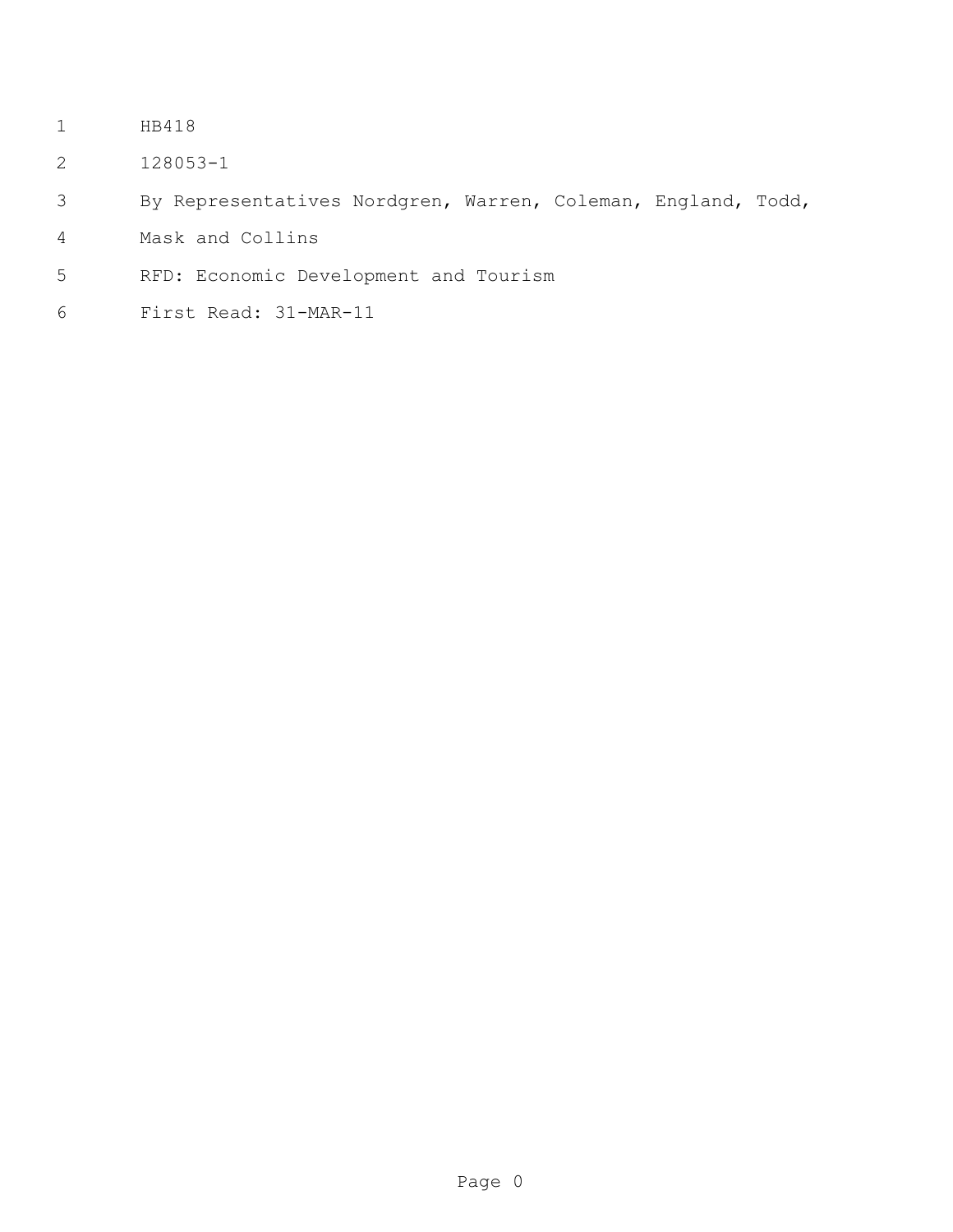128053-1:n:03/28/2011:LCG/th LRS2011-1746 SYNOPSIS: This bill would provide for the Alabama Small Winery Business Viability Act to facilitate the operations of Alabama small wineries as small businesses and to update operational law relating 12 to the sale and distribution of wine, wine tasting events, and wine production among small wineries. The bill would allow small wineries to self-distribute to retailers up to 24,000 gallons per year of their wine and allow small wineries to **produce wine for other small wineries.**  This bill would provide for a license fee 19 and wine excise tax for small wineries. A BILL TO BE ENTITLED AN ACT To provide for the Alabama Small Winery Business Viability Act; to facilitate the operations of small wineries by updating the laws regarding the sale and distribution of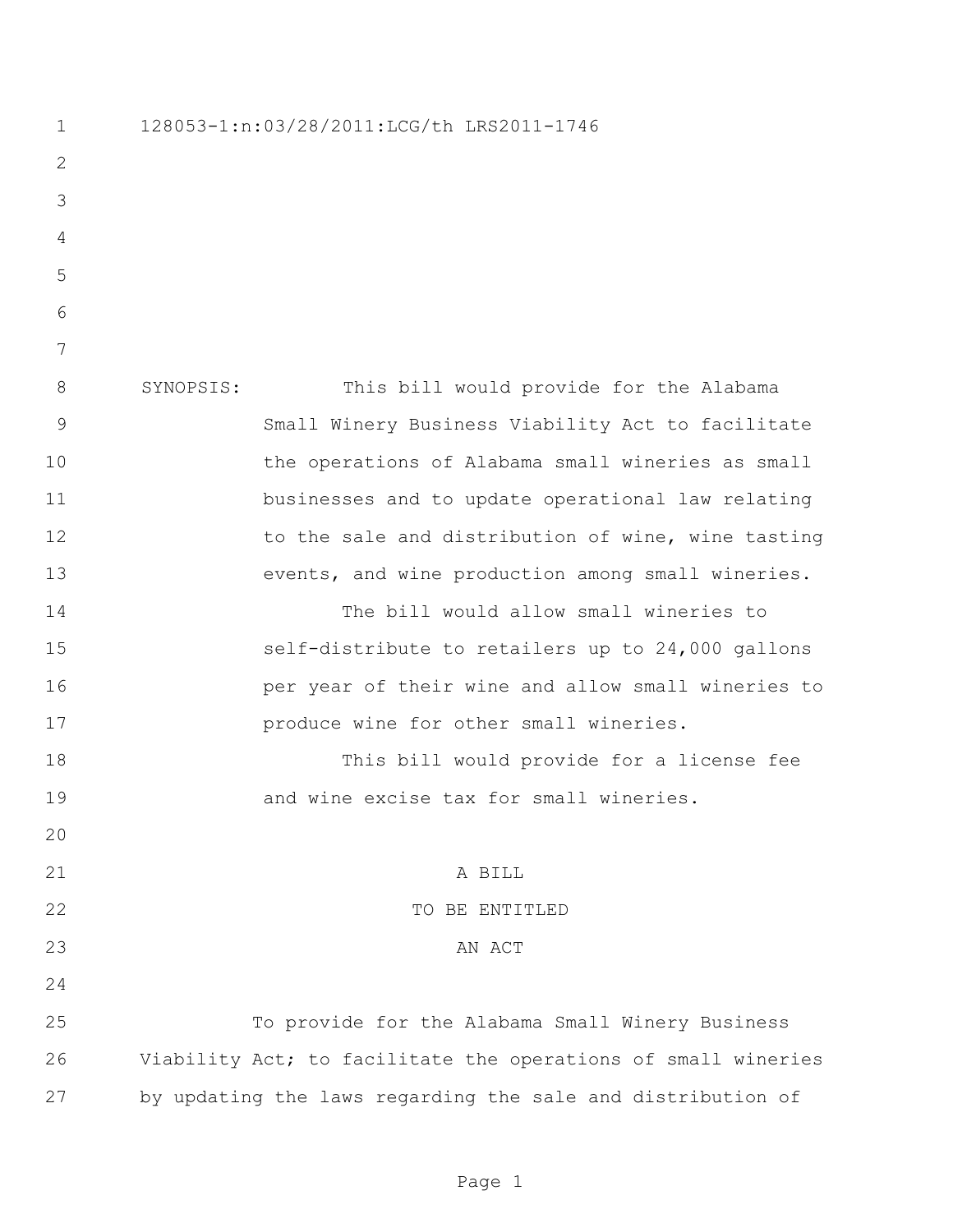wine of small wineries; to provide for the direct sale of small wineries' wine to retailers of a certain amount of wine annually; to provide for wine tasting events and Sunday sales in areas in which Sunday sales are otherwise legal; to provide for the sale, excise tax collection and delivery of small wineries' wine in the same manner as wholesalers of wine; and to amend Sections 28-7-13 and 28-7-18, Code of Alabama 1975, to provide for a license fee and wine excise tax on small wineries. BE IT ENACTED BY THE LEGISLATURE OF ALABAMA: Section 1. (a) This act shall be known as the Alabama Small Winery Business Viability Act. (b) As used in this act, the following terms shall have the following meanings: (1) AFFILIATE. Any person controlling, controlled by, or under common control with an Alabama small winery. (2) ALABAMA SMALL WINERY. A manufacturer which is licensed by the Alcoholic Beverage Control Board to manufacture wine in Alabama and which includes the following: a. At least one tasting room at the winery and may include additional remote tasting rooms throughout the state. b. A federally bonded or designated area for in process storage of bottled wine, labeled or unlabeled, and receipt, transfer, and storage of bonded wine making materials in accordance with the laws and regulations of the United States.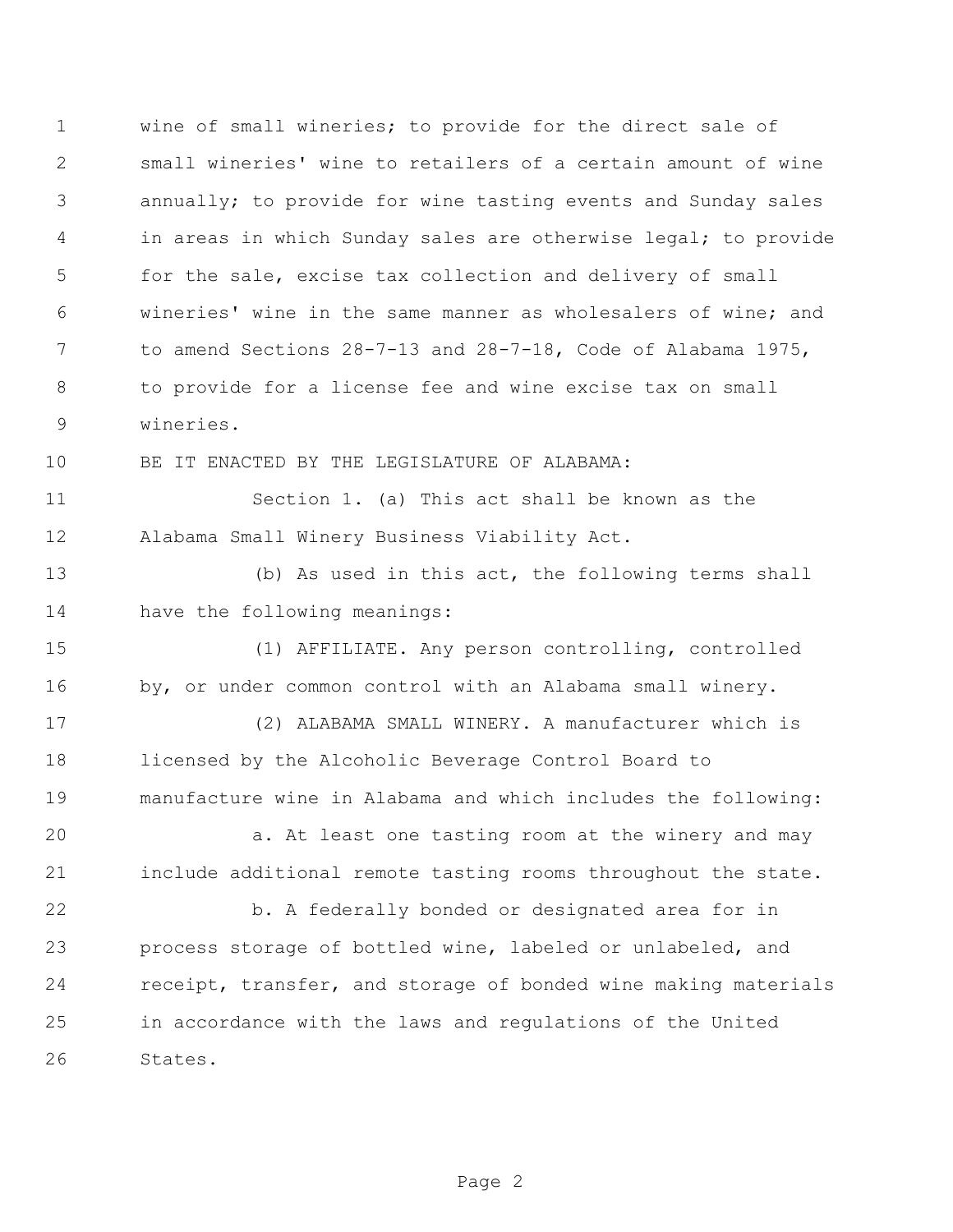c. A manufacturing facility for the fermentation, aging, blending, and processing of wine in accordance with the laws and regulations of the United States.

 d. Preparation of wine for market in original containers for distribution in accordance with the laws and regulations of the United States.

 e. Manufactures less than 100,000 gallons of wine annually as shown by federal excise tax reporting.

(3) BOARD. The Alcoholic Beverage Control Board.

 (4) COMMISSIONER. The Commissioner of the Alcoholic Beverage Control Board.

 (5) LOCAL EVENT AND ATTRACTION LICENSE. As designated by a local governing body as supporting culture, heritage, a nonprofit or other local purpose, a license for a descriptive area and local seasonal event not lasting longer 16 than one calendar year, renewable, providing for wine tasting, on-premise and off-premise sales of wine manufactured by a small winery.

 (6) MANUFACTURER. Any person, association, or corporation engaged in the producing, bottling, manufacturing, distilling, rectifying, or compounding of alcoholic beverages, liquor, beer, or wine in this state or for sale or distribution in this state or to the board or to a licensee of the board.

 (7) RETAILER. Any person licensed by the board to engage in the retail sale of any alcoholic beverages to the consumer.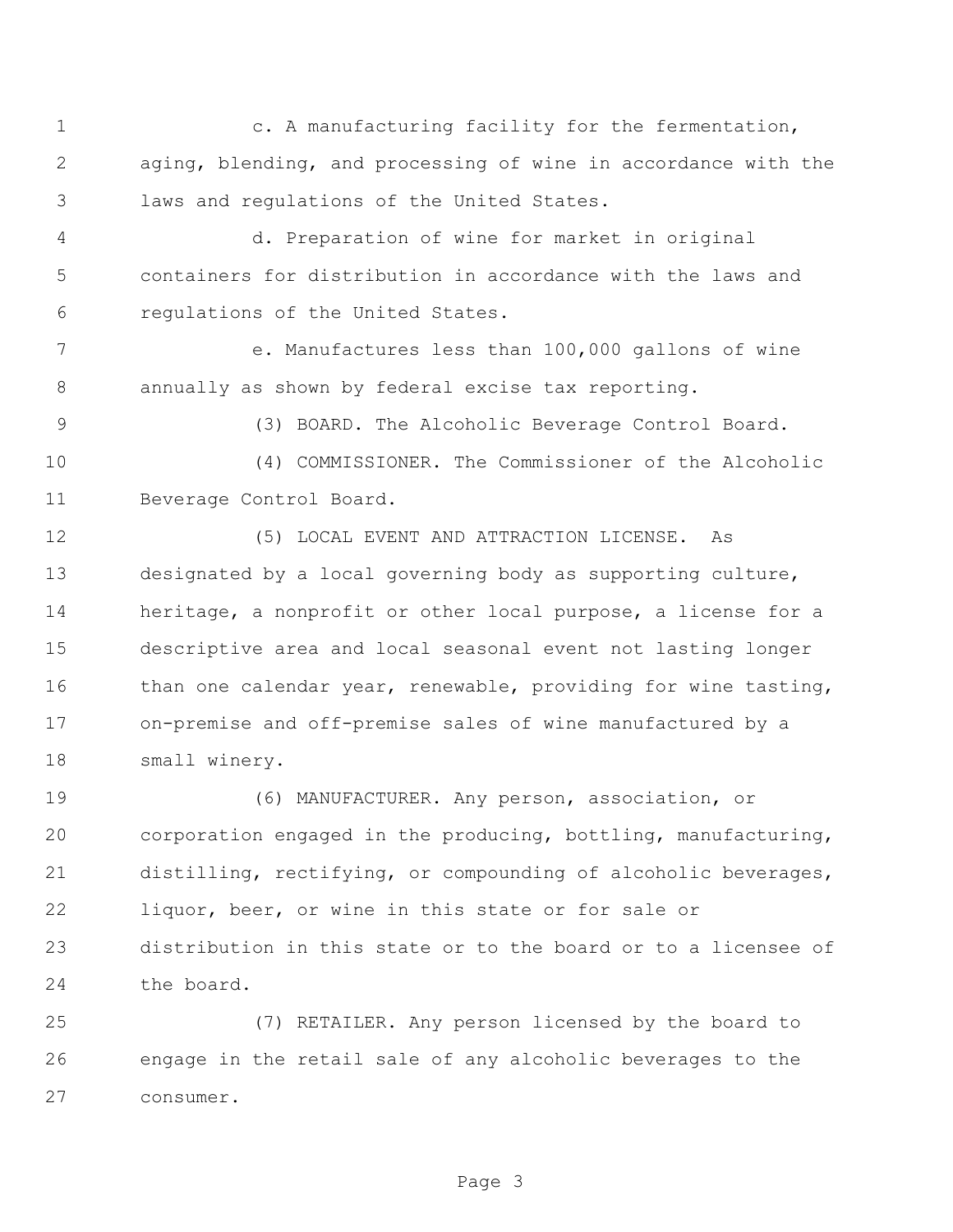(8) SALE or SELL. Any transfer of liquor, wine, or beer for a consideration, and any gift in connection with, or as a part of, a transfer of property other than liquor, wine, or beer for a consideration.

 (9) SMALL WINERY. A manufacturer producing less than 100,000 gallons of wine annually in this state where the winery is located as shown by federal excise tax reporting.

 (10) SMALL WINERY WHOLESALE LICENSE. A license to sell and deliver 24,000 gallons annually of wine, solely manufactured by the small winery, to be sold to retail licensees within the state as lawfully authorized to sell 12 table wine for the purpose of resale only.

 (11) TABLE WINE. Except as otherwise provided in 14 this subdivision, any wine containing not more than 24 percent alcohol by volume. Table wine does not include any wine containing more than 16.5 percent alcohol by volume that is made with herbs or flavors, except vermouth, or is an imitation or other than standard wine. Table wine is not liquor, spirituous or vinous.

 (12) TASTING ROOM. An enclosed permanent outlet for the promotion of small winery wine by providing samples of such wine to the public and for the sale of such wine at retail for consumption on the premises and for sale in original containers for consumption off the premises.

 (13) WHOLESALER. Any person licensed by the board to engage in the sale and distribution of table wine and beer, or either of them, within this state, at wholesale only, to be

Page 4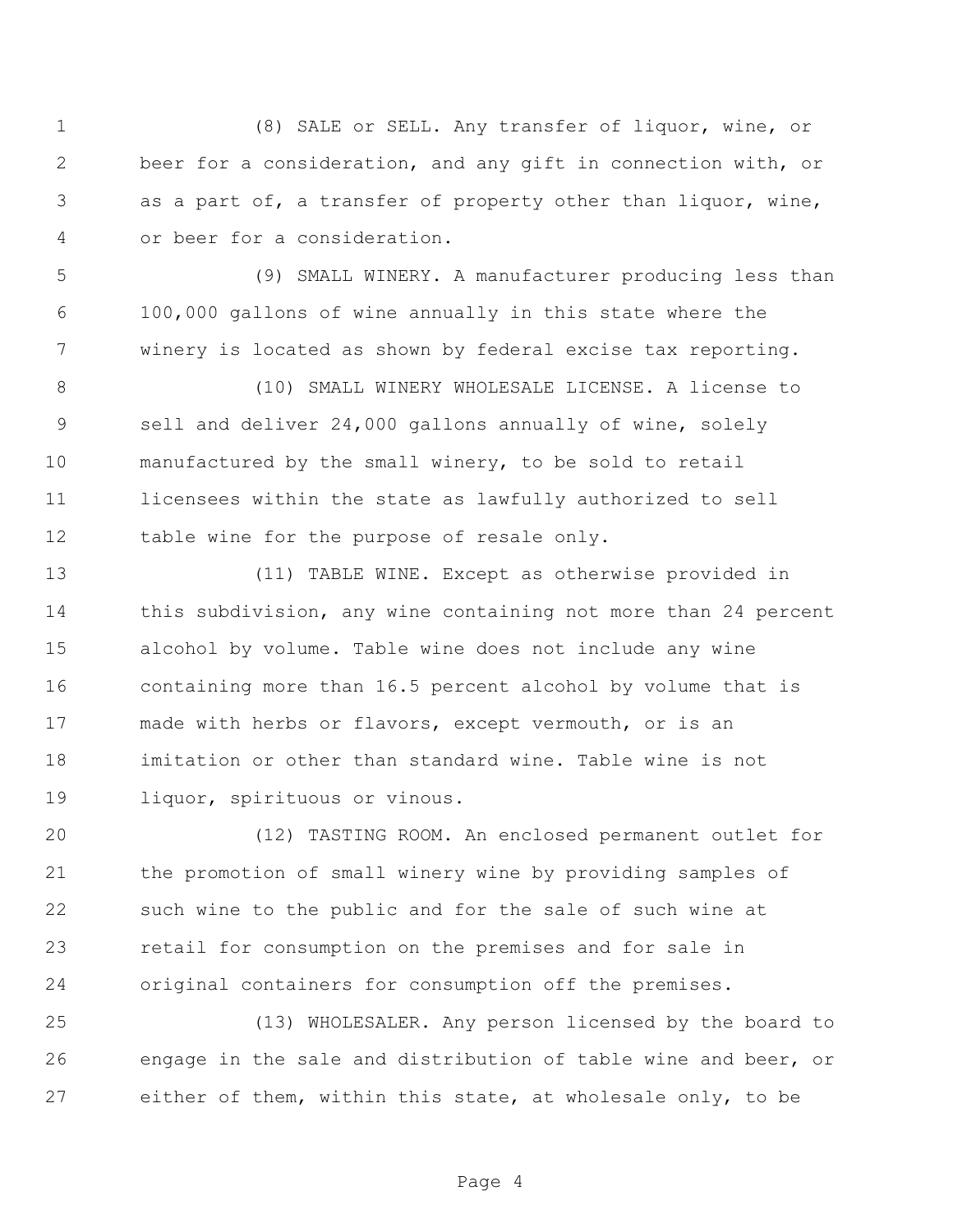sold by export or to retail licensees or other wholesale licensees or others within this state lawfully authorized to sell table wine and beer, or either of them, for the purpose of resale only.

 (14) WINE. All beverages made from the fermentation of fruits, berries, or grapes, juices or concentrates with or without added spirits, and produced in accordance with the 8 laws and regulations of the United States, containing not more than 24 percent alcohol by volume, and shall include all sparkling wines, carbonated wines, special natural wines, rectified wines, vermouths, vinous beverages, vinous liquors, and like products, including restored or unrestored condensed 13 juice.

 Section 2. (a) The board shall authorize any licensed small winery to sell up to 24,000 gallons per calendar year of its wine as prepared in original containers at wholesale within the state, with the following provisions:

 (1) This figure excludes all retail sales made by a small winery from tasting rooms or from licensed local events or dispensed as samples at these locations.

 (2) This figure includes samples dispensed while marketing at wholesale to retailers.

 (b) A small winery wholesale licensee shall be regulated in the transport, sales, and record keeping of wine in original containers as governed by the Alabama laws for wholesalers.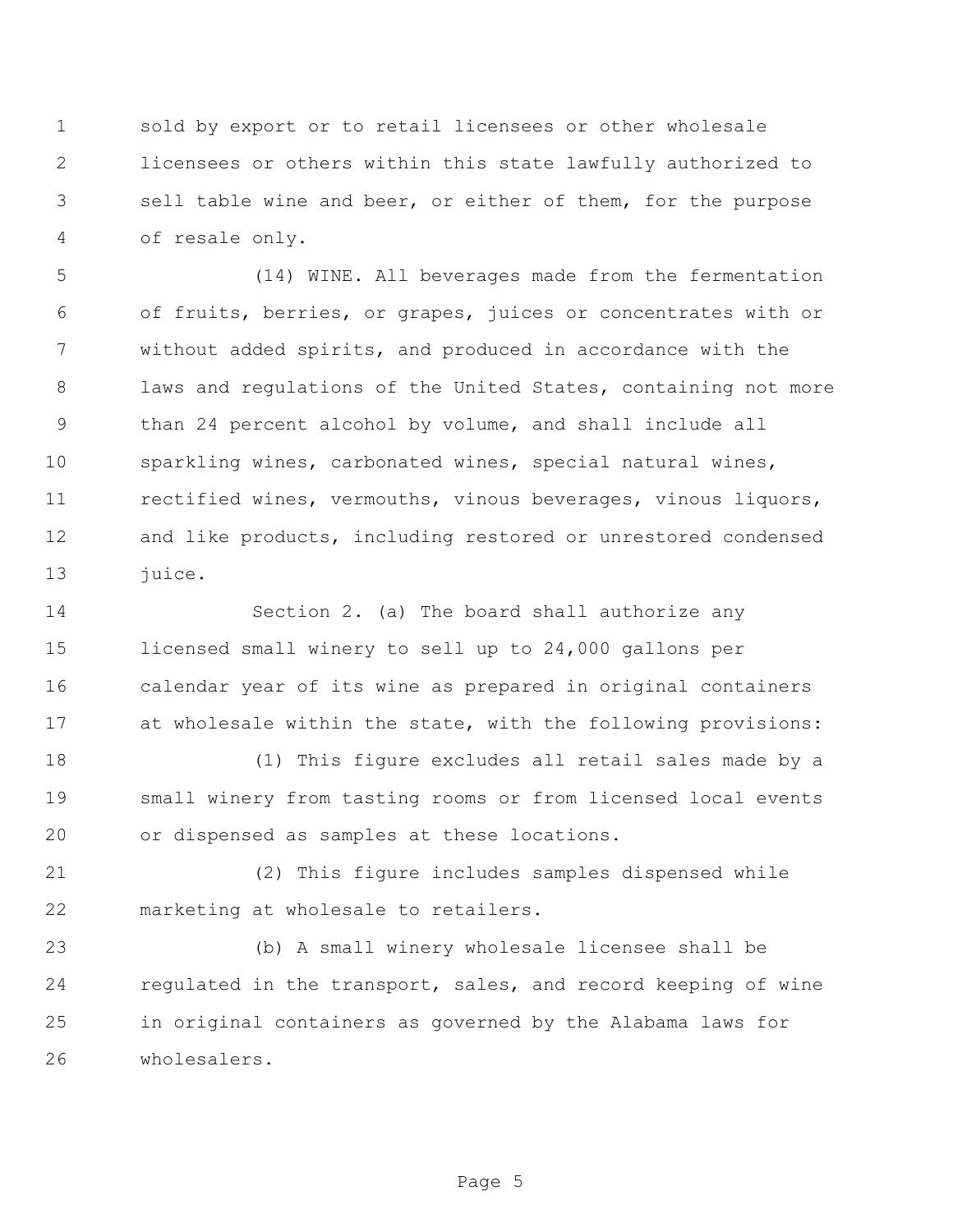(c) A small winery licensee shall be authorized to sell, deliver, transport, or ship its wine in bulk or in bottles, whether labeled or unlabeled in-bond and as provided by the laws and regulations of the United States, to other small winery licensees, including tasting rooms and shall be authorized to acquire, transport, and receive deliveries and shipments of such wine made by other small winery licensees. (d) An Alabama small winery licensee shall be authorized, in accordance with rules of the board, to acquire, transport, and receive in-bond deliveries and shipments of in-process wine making materials in accordance with the laws and regulations of the United States. (e) The annual license fees associated with this act shall be as follows: (1) Small winery license including primary manufacturing premise, bonded warehouse, and one tasting room, five hundred dollars (\$500). (2) Additional remote tasting room each, one hundred fifty dollars (\$150). (3) Small winery wholesale license, seventy-five dollars (\$75). (4) Out of state wine bulk import license, fifty dollars (\$50). (5) Local event and attraction license, seventy-five dollars (\$75).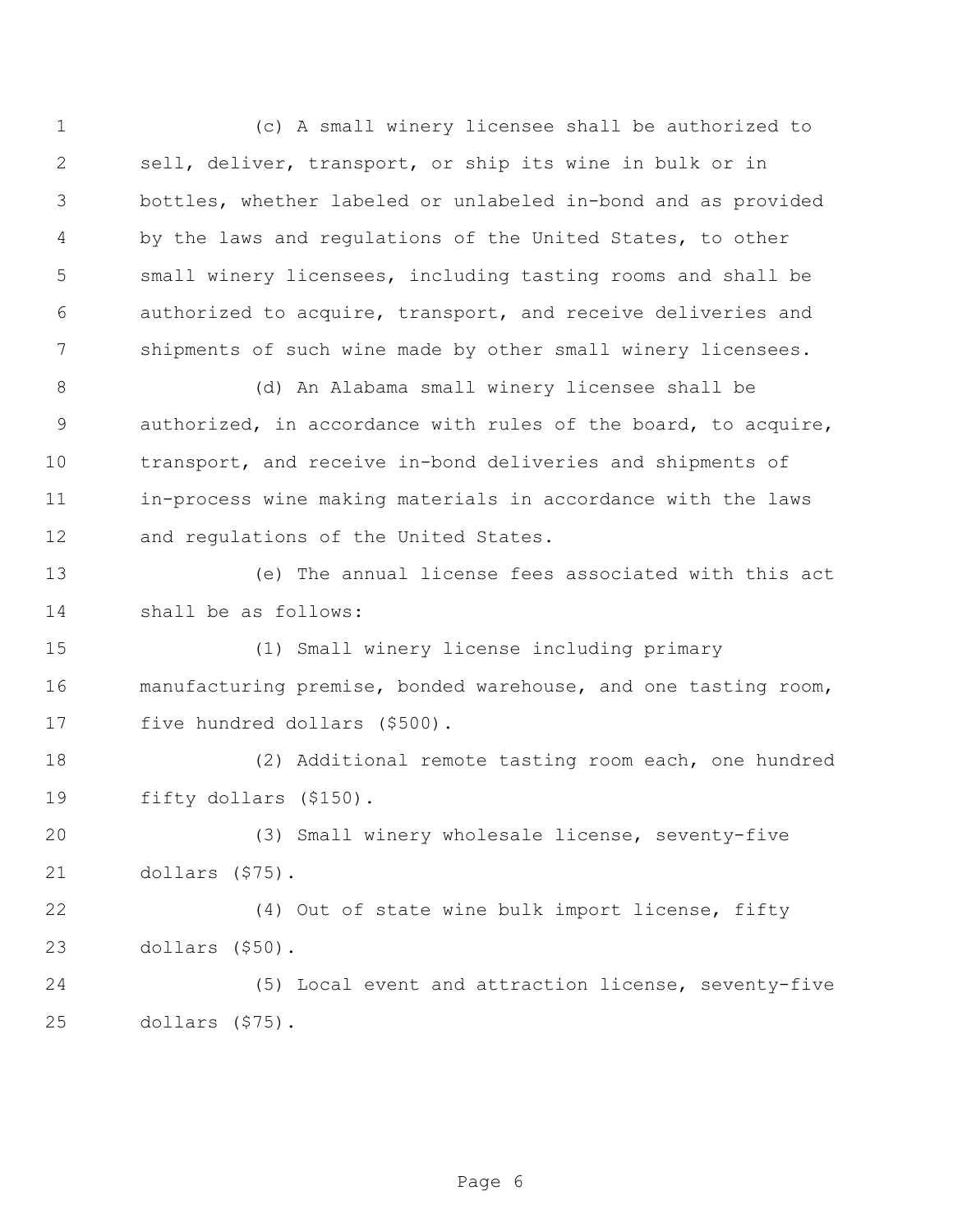(f) An Alabama small winery shall conduct business outside the state as allowed by the prevailing laws of that state.

 (e) A small winery shall be authorized to transport its wine, offer wine tastings, and sell wine for on-premise and off-premise consumption as allowed by local event and attraction licensed events.

 Section 3. (a) The board shall authorize any small winery licensee to receive and to sell the wine of any other small winery licensee in tax-paid original containers for on-premises consumption and off-premises consumption.

 (b) The board may authorize any small winery licensee to purchase at wholesale tax-paid distilled spirits, malt beverages, and wines not produced by the winery for consumption in its tasting rooms and at facilities located on the premises of the winery or on property located contiguous 17 to the winery and owned by the winery.

 (c) No excise tax shall be collected from a small winery for distilled spirits, malt beverages, and wines purchased on a tax-paid basis at wholesale by a small winery for resale.

 Section 4. (a) An Alabama small winery licensee, in accordance with rules of the board, may be further licensed to acquire, transport, and receive deliveries and shipments of wine in bulk from out-of-state manufacturers and shippers in an amount not to exceed 30 percent of its annual production, provided that the Alabama small winery licensee receiving any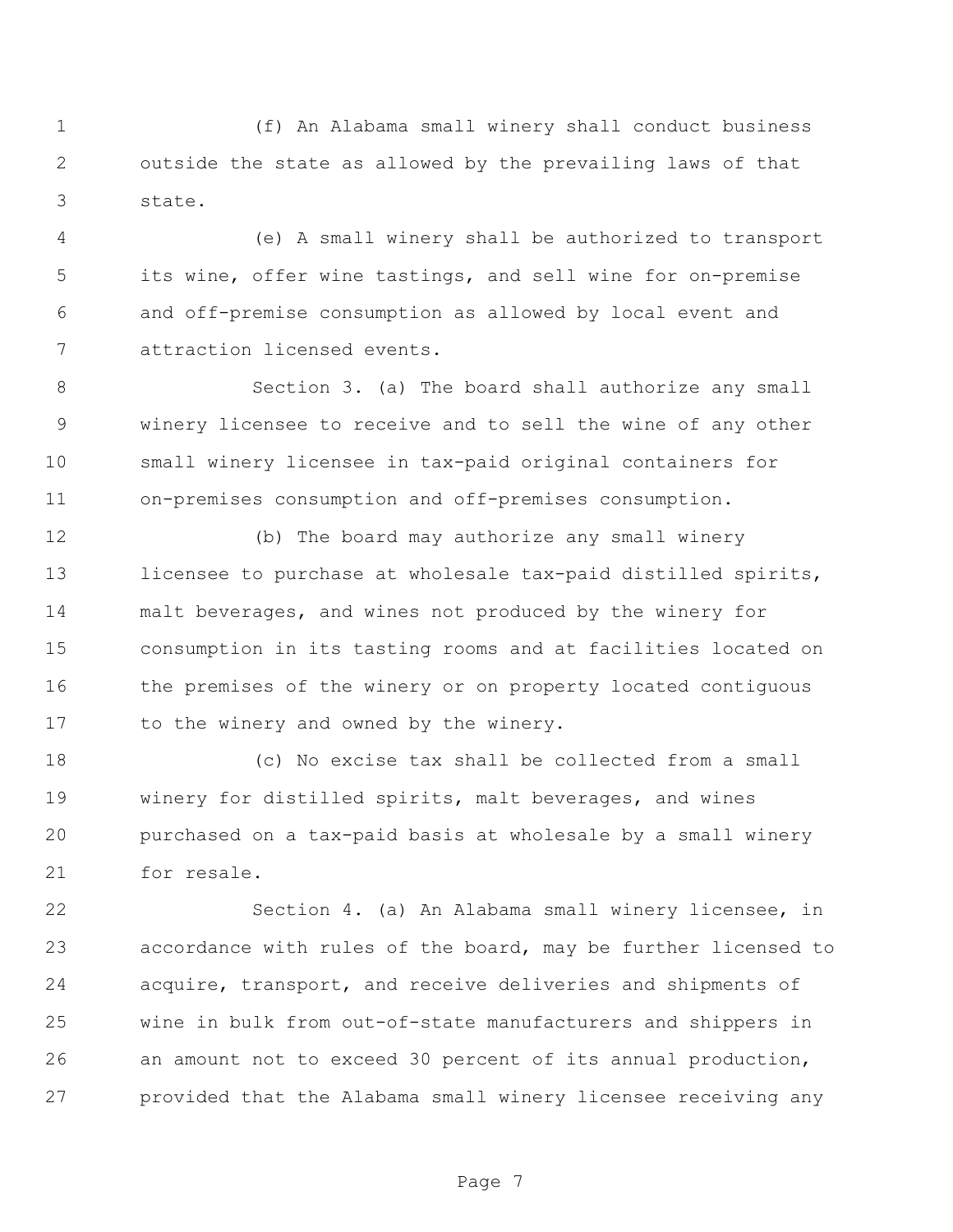such shipment or shipments files timely reports with the board and keeps records of the receipt of such shipment or shipments as may be required by the board.

 (b) Any wine received in bulk pursuant to subsection (a) shall be used for blending or wine manufacture in accordance with the laws of the United States and if packaged in original containers for sale in Alabama have levied thereon 8 the required taxes which shall be reported and remitted to the board.

 (c) The annual license tax for each license issued pursuant to this section to acquire and receive bulk wine shipments from out-of-state shall be fifty dollars (\$50).

 Section 5. (a)(1) Notwithstanding any other provision of Title 28 of the Code of Alabama 1975, to the contrary, in all counties or municipalities in which the sale of wine is lawful, the commissioner may authorize any Alabama small winery licensee to sell its wine and the wine of any other small winery licensee for consumption on the premises at facilities located on the premises of the winery or on property located contiguous to the winery and owned by the winery or by an affiliate of the winery or in additional remote tasting rooms.

 (2) Notwithstanding any other provisions of Title 28 of the Code of Alabama 1975, to the contrary, in all counties or municipalities in which the sale of distilled spirits, malt beverages, and wines is lawful, the commissioner may authorize such licensee to make sales of distilled spirits, malt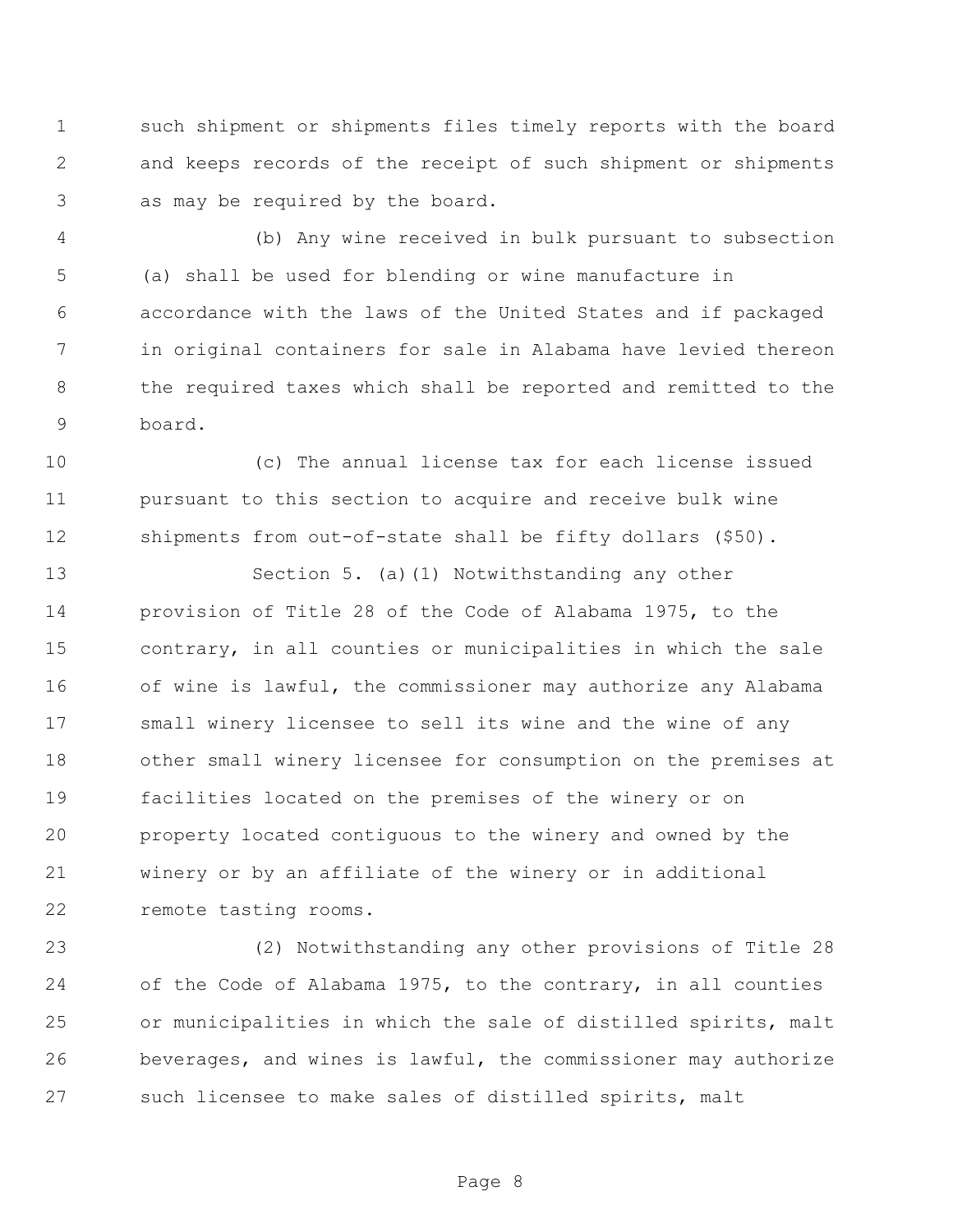beverages, and wines not produced by a small winery for consumption in its tasting rooms and at facilities located on the premises of the winery or on property located contiguous to the winery and owned by the winery or by an affiliate of the winery, provided that any alcoholic beverages sold pursuant to this subdivision shall be purchased by the winery from a licensed wholesaler at wholesale prices.

 (b) Notwithstanding any other provision of Title 28 of the Code of Alabama 1975, to the contrary, in all counties and municipalities in which the sale of wine is lawful by an Alabama small winery, an Alabama small winery which is licensed to sell its wine in a tasting room or other licensed small winery facility within the county or municipality, as 14 the case may be, for consumption on the premises or in closed packages for consumption off the premises, shall be authorized to sell its wine and the wine of any other Alabama small winery licensee on Sundays from 12:30 P.M. until 12:00 midnight in the tasting room or other licensed winery facility to the same extent as its county or municipal license would otherwise permit. Nothing in this section shall be construed to authorize a small winery to sell wine on any other premises which are not actually located on the property of the small winery, except in small winery tasting rooms, and at local events or attractions as designated by the local governing authority of the county or municipality, as applicable.

 Section 6. Sections 28-7-13 and 28-7-18, Code of Alabama 1975, are amended to read as follows:

Page 9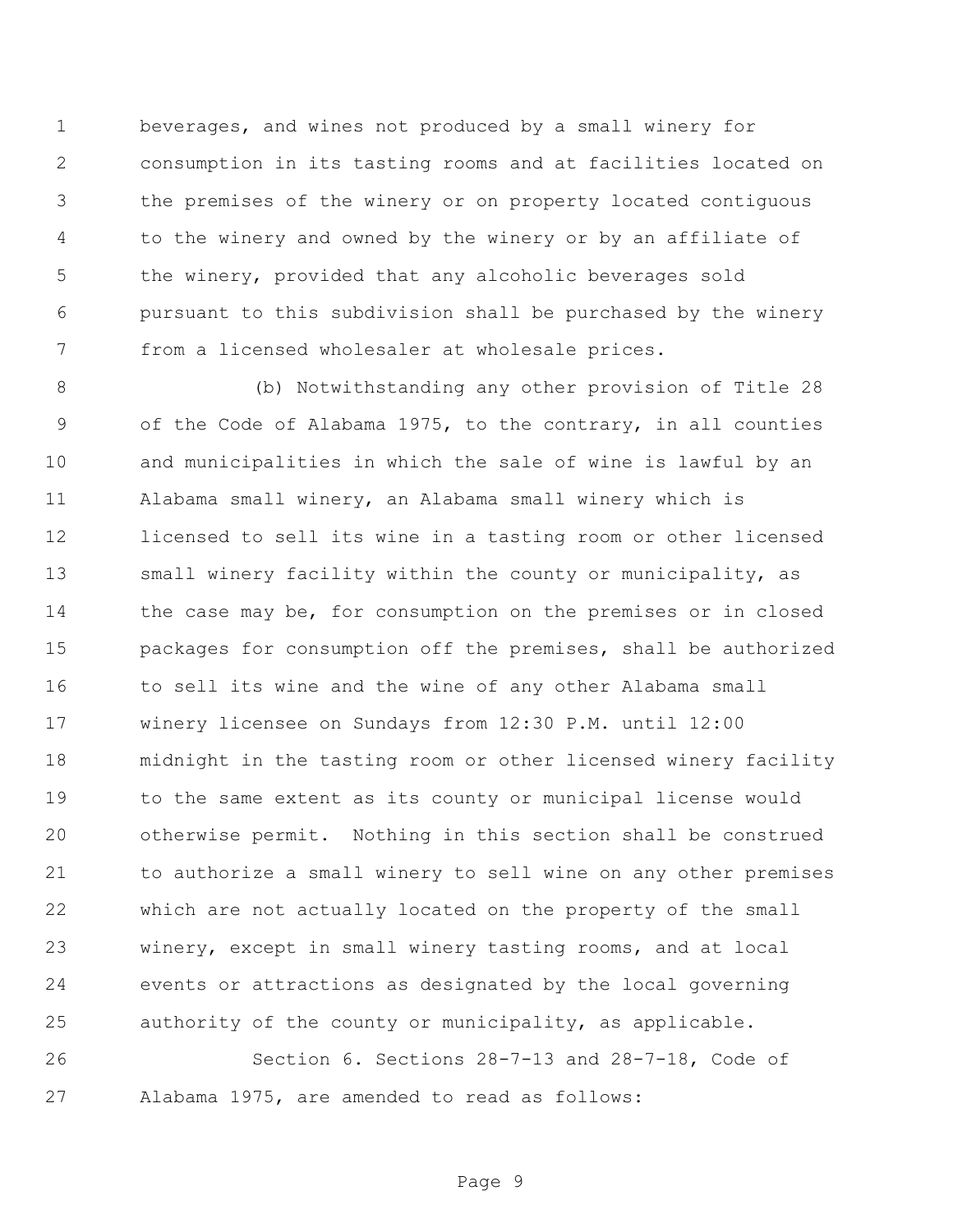| $\mathbf 1$    | $"$ \$28-7-13.                                                |
|----------------|---------------------------------------------------------------|
| $\mathbf{2}$   | "(a) License fees for licenses issued by the board.           |
| 3              | The following annual license fees are levied and prescribed   |
| 4              | for licenses issued and renewed by the board pursuant to the  |
| 5              | authority contained in this chapter:                          |
| 6              | "(1) Wine retailer's license, license fee of                  |
| 7              | \$150.00.                                                     |
| 8              | "(2) Wine wholesaler's license, license fee of                |
| $\overline{9}$ | \$550.00.                                                     |
| 10             | "(3) Wine importer's license, license fee of                  |
| 11             | \$500.00.                                                     |
| 12             | "(4) Wine manufacturer's license, license fee of              |
| 13             | \$500.00.                                                     |
| 14             | "(5) Small winery license, license fee five hundred           |
| 15             | dollars (\$500).                                              |
| 16             | "(6) Small winery remote tasting room license,                |
| 17             | license fee one hundred fifty dollars (\$150).                |
| 18             | "(7) Small winery wholesale license, license fee              |
| 19             | seventy-five dollars (\$75)                                   |
| 20             | "(8) Small winery bulk import license, license fee            |
| 21             | fifty dollars (\$50).                                         |
| 22             | "(9) Small winery local event and attraction                  |
| 23             | license, license fee seventy-five dollars (\$75).             |
| 24             | "In addition, the county or municipality therein in which the |
| 25             | wholesaler, importer or retailer sells or distributes table   |
| 26             | wine may fix a reasonable privilege or license tax on a wine  |
| 27             | wholesaler, importer or retailer located therein, conditioned |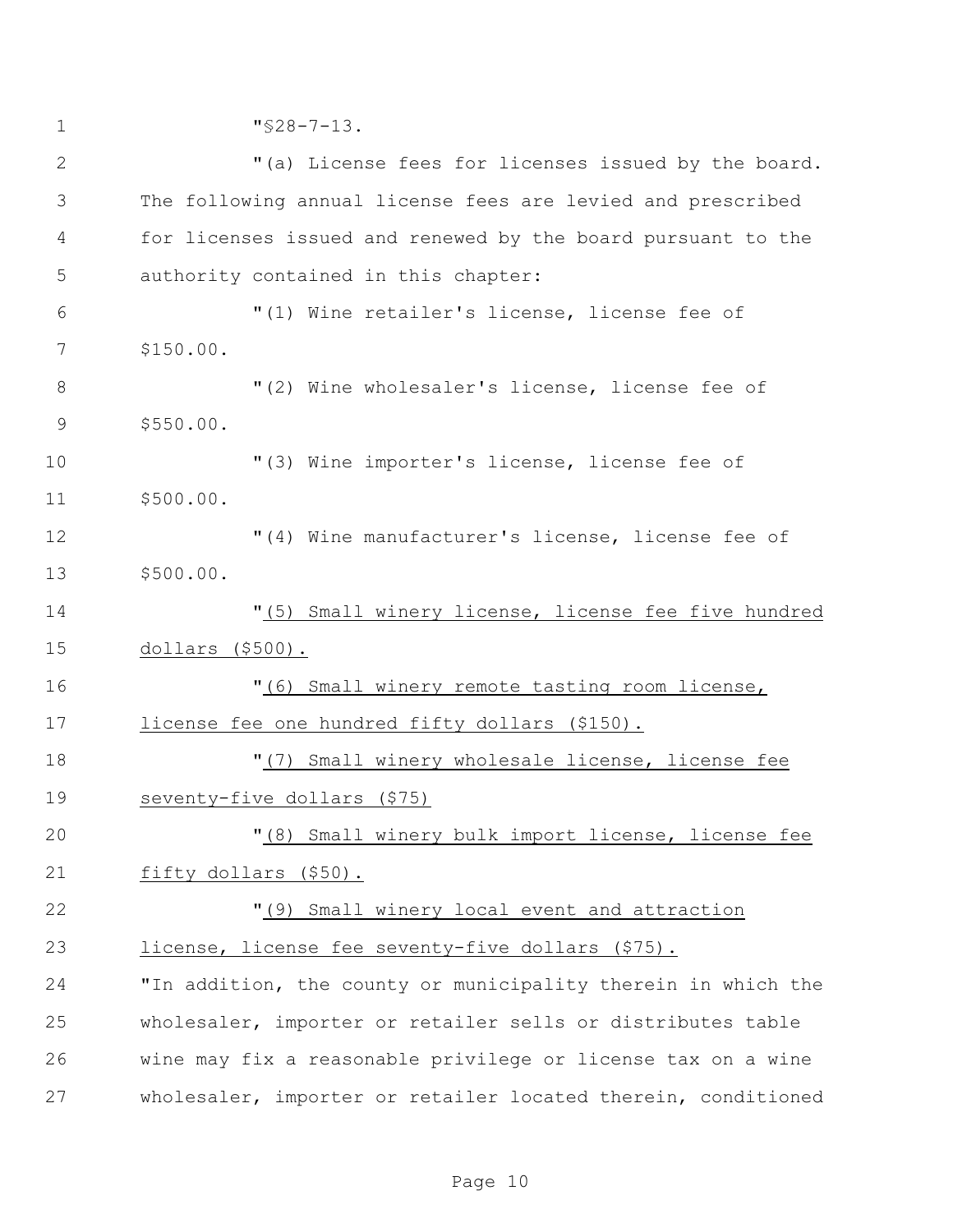1 on a permit or license being issued by the board. Provided, however, said county or municipality shall levy no license or privilege tax, or other charge for the privilege of doing business as a wine wholesaler, importer or retailer, which shall exceed one-half the amount of the state license fee levied under the provisions of this section for like privilege.

8 "(b) Payment, collection and administration. All license and filing fees levied or authorized by this chapter, other than those levied by a municipality, shall be paid to the board. All filing and license fees paid to the board shall be paid into the State Treasury to the credit of the Beer Tax and License Fund of the board and each month's receipts shall be distributed to the State General Fund no later than the end of the following month. All license fees levied by any county 16 and paid the board shall be paid not later than the last day of the month following the month of collection to the county 18 governing body which shall distribute the proceeds thereof.

"§28-7-18.

20 "(a) No Except as provided in the Alabama Small Winery Act, no manufacturer shall sell any table wine direct to any retailer or for consumption on the premises where sold, 23 nor sell or deliver any such table wine in other than original containers, nor shall any manufacturer maintain or operate within this state any place or places, other than the place or 26 places covered by his, her, or its license where table wine is sold or where orders therefor are taken. Provided, further,

Page 11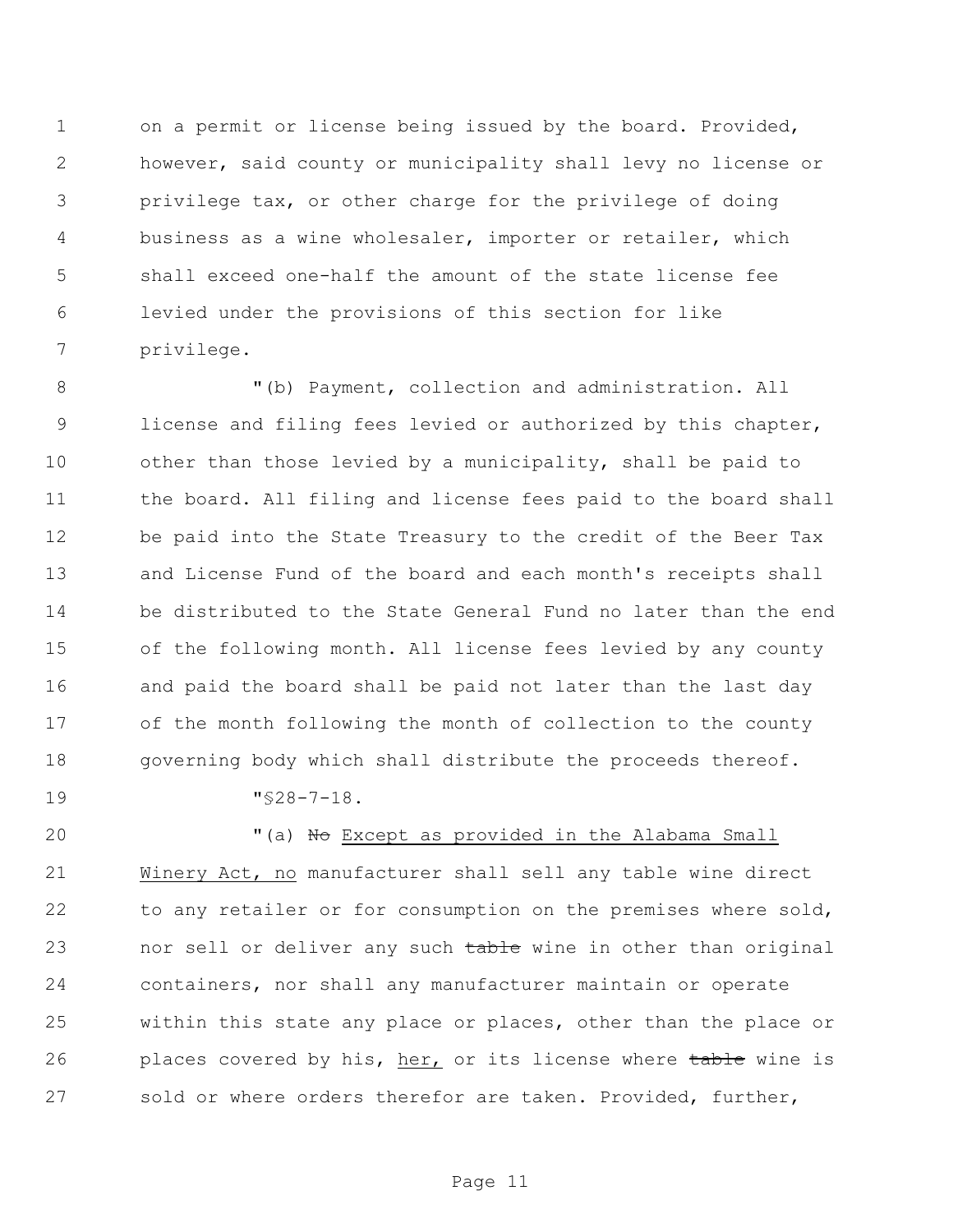1 that table wine which is manufactured in Alabama may be sold directly at retail by the licensed manufacturer only on the manufacturer's premises, for on-premise or off-premise consumption. Wine produced at an Alabama small winery may be sold directly to retail wine licensees and remote tasting rooms as authorized by the Alabama Small Winery Act.

7 "(b) (1) There is hereby levied and assessed, upon 8 wine manufactured in Alabama and sold by the manufacturer 9 directly at retail on the premises where it is manufactured or 10 at wholesale as provided by the Alabama Small Winery Business 11 Viability Act, or as provided in subsection (a), or dispensed, 12 as free samples of not more than six ounces, in the tasting 13 room or wine cellar on the manufacturer's premises, an excise 14 tax, measured by and graduated in accordance with the volume 15 of such wine sold or dispensed, in an amount equal to 16 **forty-five cents (\$.45) per liter** and manner as described by 17 Section 28-7-16 where the manufacturer or small winery shall 18 be construed and represented by the term board to describe the 19 amount, method, and manner of wine excise tax to be collected.

20  $\sqrt{(2)}$  The tax hereby levied on retail sales on a 21 manufacturer's premises shall be added to the sales price of 22 all table wine sold at retail by the manufacturer, as provided 23 in subsection (a), and shall be collected from the consumers 24 making the purchases.

25 "(c) The tax levied by subsection (b) shall be 26 collected by a return and remitted, monthly, as follows: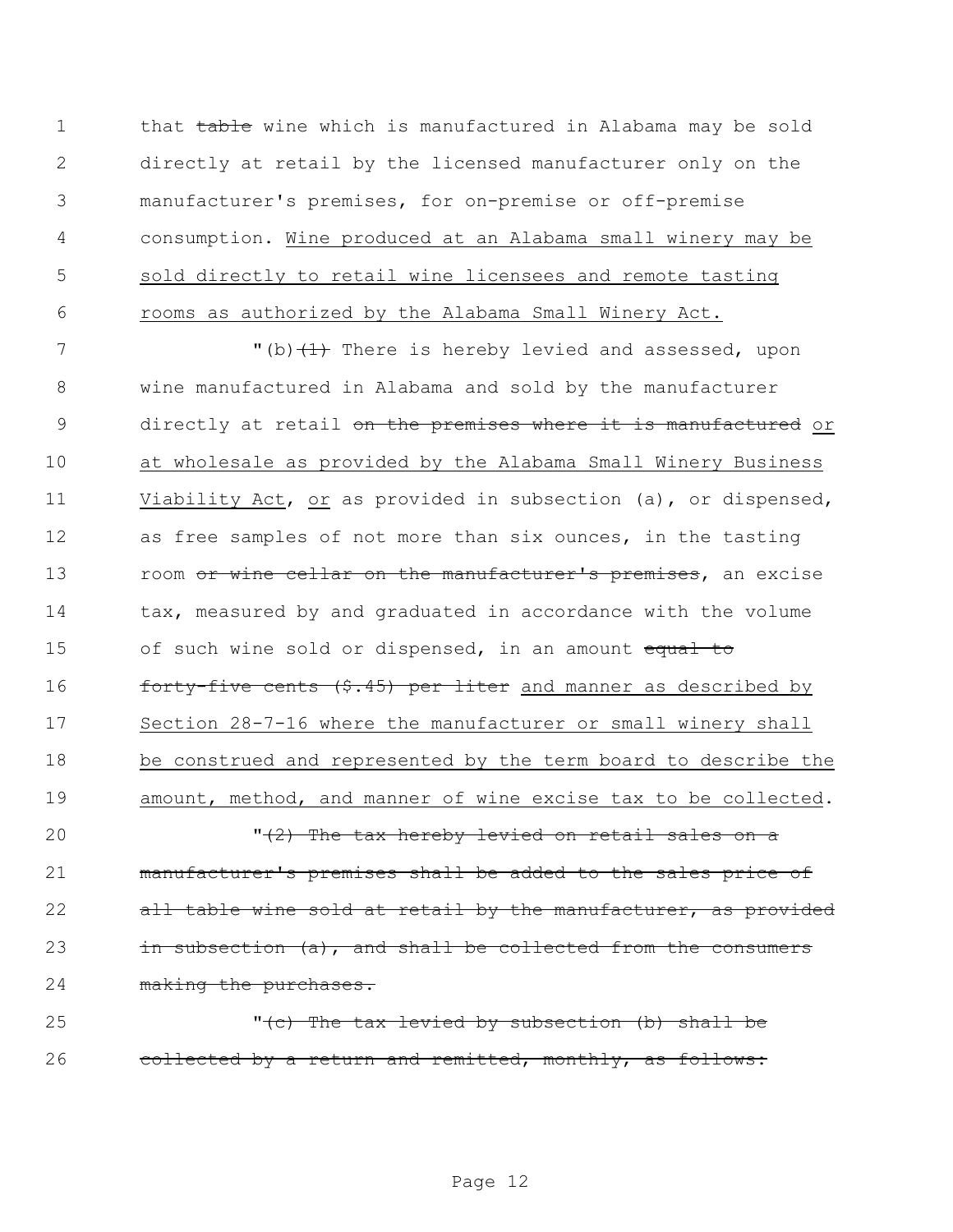1 **1** T(1) Not later than the fifteenth day of the month 2 following the month in which table wine was dispensed as free 3 samples or sold at retail as provided in subsection (a), the 4 manufacturer shall file with the board, on a form and in the 5 manner prescribed by the board, a return showing taxes due at 6 thirty-eight cents  $(\hat{S}.38)$  per liter of the table wine 7 dispensed or sold at retail during the previous month; the 8 taxes due at such rate shall be remitted to the board along 9 with the return.

10  $\sqrt{(2)}$  Not later than the fifteenth day of the month 11 following the month in which table wine was dispensed as free 12 samples or sold at retail as provided in subsection (a), the 13 manufacturer shall file with the municipality within which the 14 table wine was dispensed or sold at retail within its 15 corporate limits, or, where dispensed or sold at retail 16 outside of the corporate limits of any municipality, with the 17 county within which the table wine was dispensed or sold at 18 retail, a return showing taxes at seven cents (\$.07) per liter 19 of the table wine dispensed or sold at retail during the 20 previous month; the taxes due at such rate shall be remitted 21 to the county or municipality along with the return.

22 "(3) All taxes imposed, levied, and collected under 23 this section shall be deposited and credited in the same 24 manner as are other table wine taxes.

25 **" (c)** Manufacturers who manufacture table wine 26 within Alabama shall provide to the board monthly reports, in 27 the form, time, and manner prescribed by the board, reporting